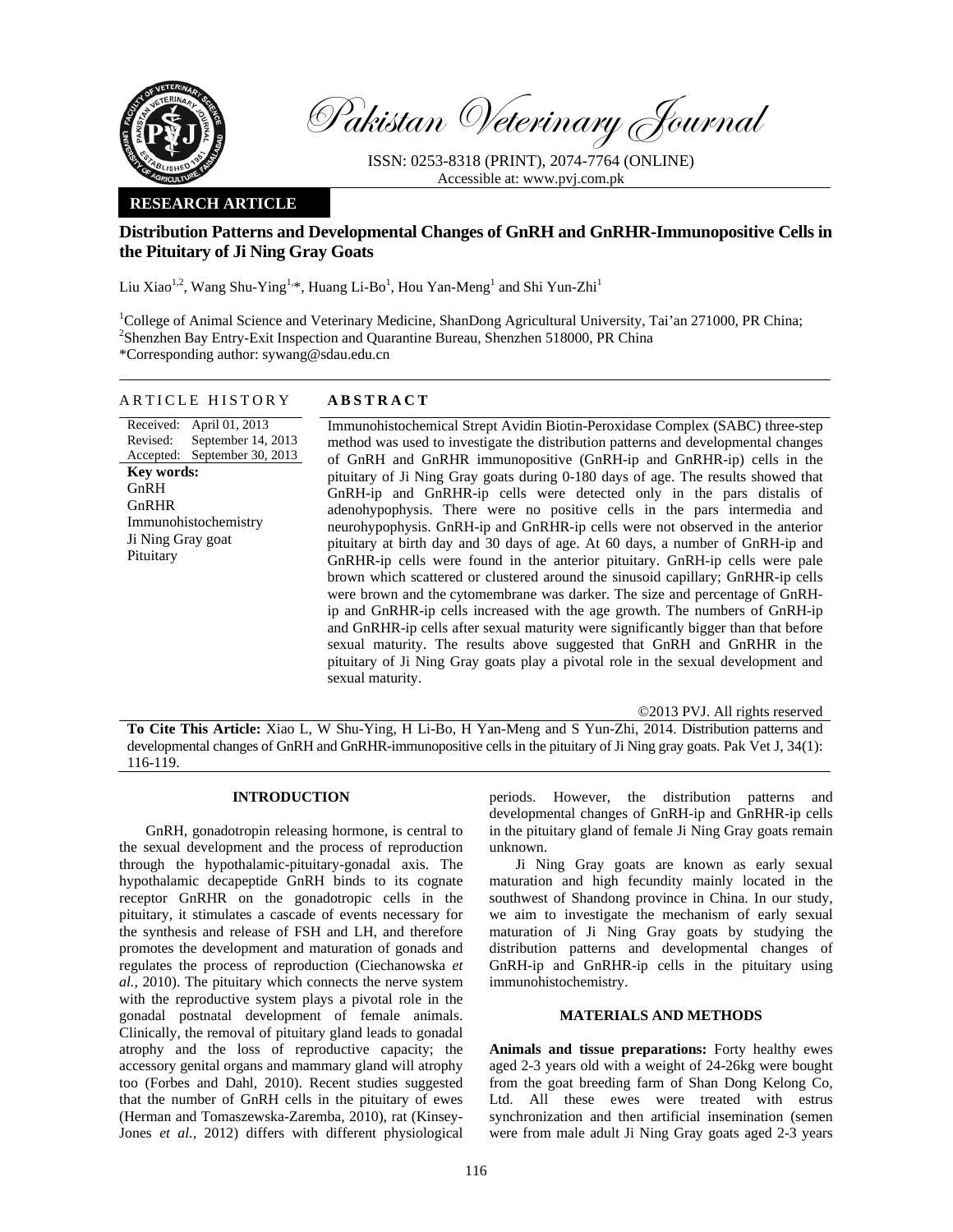old with a weight of 30-32kg). All these goat lambs were reared under natural conditions with water and feed available. Healthy and strong female lambs aged 0 (birth), 30, 60 (puberty), 90, 120 (maturation), 150, 180 (after maturation) were randomly sacrificed (n=6 for each age group). All these animals and procedures above were approved by Animal Welfare Protection Committee of Shandong Agriculture University.

Lambs of each month were sacrificed and pituitary tissues were promptly collected. They were fixed in Bouin's solution for more than 24h and then rinsed with flowing water for 12h. After dehydration of gradient ethanol and transparency of xylene, those tissues were then embedded in paraffin wax and serial sections (5µm) were cut on a Leica microtome (RM2235). The sections were mounted on the cover glass coated with 10% polylysine. All these sections were divided into three groups, one group was used for immunohistochemistry, one was used for morphological observation by HE staining and the last one was for negative control.

**Antibodies and chemicals:** GnRH antibody (bs-0456R) and GnRHR antibody (bs-1464R) were purchased from Beijing Biosynthesis Biotechnology Co. LTD of China. Diaminobenzidine-tetrachloride kit (DAB kit) was purchased from Beijing Zhongshan Goldenbridge Biotechnology Co. LTD of China.

**Immunohistochemistry:** The pituitary sections were processed through standard protocols of immunohistochemistry (Singh *et al.,* 2011). Sections of negative control group were incubated by normal goat serum instead of GnRH and GnRHR antibody. The other steps were the same as mentioned above.

**Morphometric analysis:** Using microscope camera system (Olympus BX41 (DP25)), ten different fields of each section were randomly selected to take digital photographs by 40×object lens. The area of positive cells were analyzed by using Image-Pro-Plus software (Version 5.0). The numbers of GnRH-ip cells or GnRHR-ip cells and the cells with discernable nuclei were counted of each field (40×object lens). The percentage of GnRH-ip cells or GnRHR-ip cells of the total was calculated. Five sections of each lamb were chosen randomly to compute by using method as mentioned above, and then the average was calculated. T-test and one-way ANOVA were done by using SPSS 17.0. All the data analysis was reported as mean±SE.

#### **RESULTS**

**Developmental changes of GnRH-ip cells in pituitary:**  GnRH-ip cells were not detected from the birth day to 30 days of age (Fig.1A-B). At 60 days, a few number of GnRH-ip cells were observed in part of the adenohypophysis pars distalis. Immunohistochemistry SABC results revealed that the shape of GnRH-ip cells was triangle or irregular and the cytoplasm of GnRH-ip cells was stained brown. GnRH-ip cells were scattered or clustered around the sinusoid capillaries (Fig.1C-G). Thereafter, GnRH-ip cells showed a progressive increase in number (Table 1). The proportion of GnRH positive

cells increased significantly during the age of 90-120 days (P<0.05), and reached a remarkable level during 120-180 days of age (P<0.05). GnRH-ip cells were not observed in the pars intermedia and neurohypophysis. There were no GnRH-ip fibers in the neurohypophysis (Fig.1H). The size of GnRH-ip cells increased with the growth of age. There was a significant increase in size during 90-120 days of age ( $P<0.05$ ). After 120 days of age the size of positive cells reached a plateau and remained steady (Table 1).

**Table 1:** Distribution of GnRH and GnRHR positive cells in anterior pituitary

| Days | Size of positive  | Rate of positive | Rate of positive   |
|------|-------------------|------------------|--------------------|
|      | cell $/\mu m^2$   | GnRH cells       | <b>GnRHR</b> cells |
| 0    |                   |                  |                    |
| 30   |                   |                  |                    |
| 60   | $64.7 \pm 6.4a$   | $13.4 \pm 0.1a$  | $19.9 \pm 0.1a$    |
| 90   | $73.6 \pm 5.3a$   | $13.6 \pm 0.1a$  | $21.7 \pm 0.1 b$   |
| 120  | $123.7 + 3.8$     | $15.7 \pm 0.1 b$ | $40.3 \pm 0.1c$    |
| 150  | $129.6 \pm 6.8$ b | $16.4 \pm 0.1 b$ | $56.2 \pm 0.1$ d   |
| 180  | 131.7±8.7b        | $21.9\pm0.1c$    | $60.0 \pm 0.1$ e   |
|      |                   |                  |                    |

Mean values (mean±SE) in each column bearing different alphabets differ significantly (P<0.05).

**Developmental changes of GnRHR-ip cells in pituitary:** GnRHR-ip cells were not observed in the adenohypophysis pars distalis at birth day and 30 days of age. The morphological characteristics and distribution patterns of GnRHR-ip cells were similar to those of GnRH-ip cells. The cytoplasms were brown and the cytomembranes were darker (Fig. 2C-G). The proportion of GnRHR-ip cells increased with age. There was a significant increase in number during 90-150 days of age (P<0.05). The proportion of GnRHR-ip cells increased gradually during 150-180 days (Table 1). GnRHR-ip cells were not found in the pars intermedia and neurohypophysis.

#### **DISCUSSION**

The onset of puberty might be regulated through alterations of rhythmic hypothalamic GnRH secretion which acts on the pituitary (Clarkson *et al.*, 2010). Recent studies (Kokay *et al.*, 2011) reveal that the activation of GnRH neurons in the hypothalamus is restrained by inhibitory factors such as GABA, opioid peptide and neuropeptide Y at birth, during puberty, the disinhibition of those factors contributes to the activation of GnRH neurons, increased release of GnRH promotes the synthesis and secretion of LH and FSH and therefore initiates the onset of puberty. In our experiment, the clinical symptoms of puberty of Ji Ning Gray goats (60 days) corresponded well with the present of GnRH-ip cells in the adenohypophysis from time, which indicates that the increased secretion of GnRH plays a central role in the initiation of sexual maturity. The percentage of GnRH-ip cells after sexual maturity (180 days) was significantly bigger than that of sexual maturity (120 days), suggesting that the number of GnRH-ip cells does not peak when sexual maturity comes but increases continually with the age growth and the body maturity.

GnRH binds to its cognate receptor on the gonadotropic cells in the pituitary, and stimulates the synthesis and release of LH and FSH according to certain proportion in a dose-dependent manner through alterations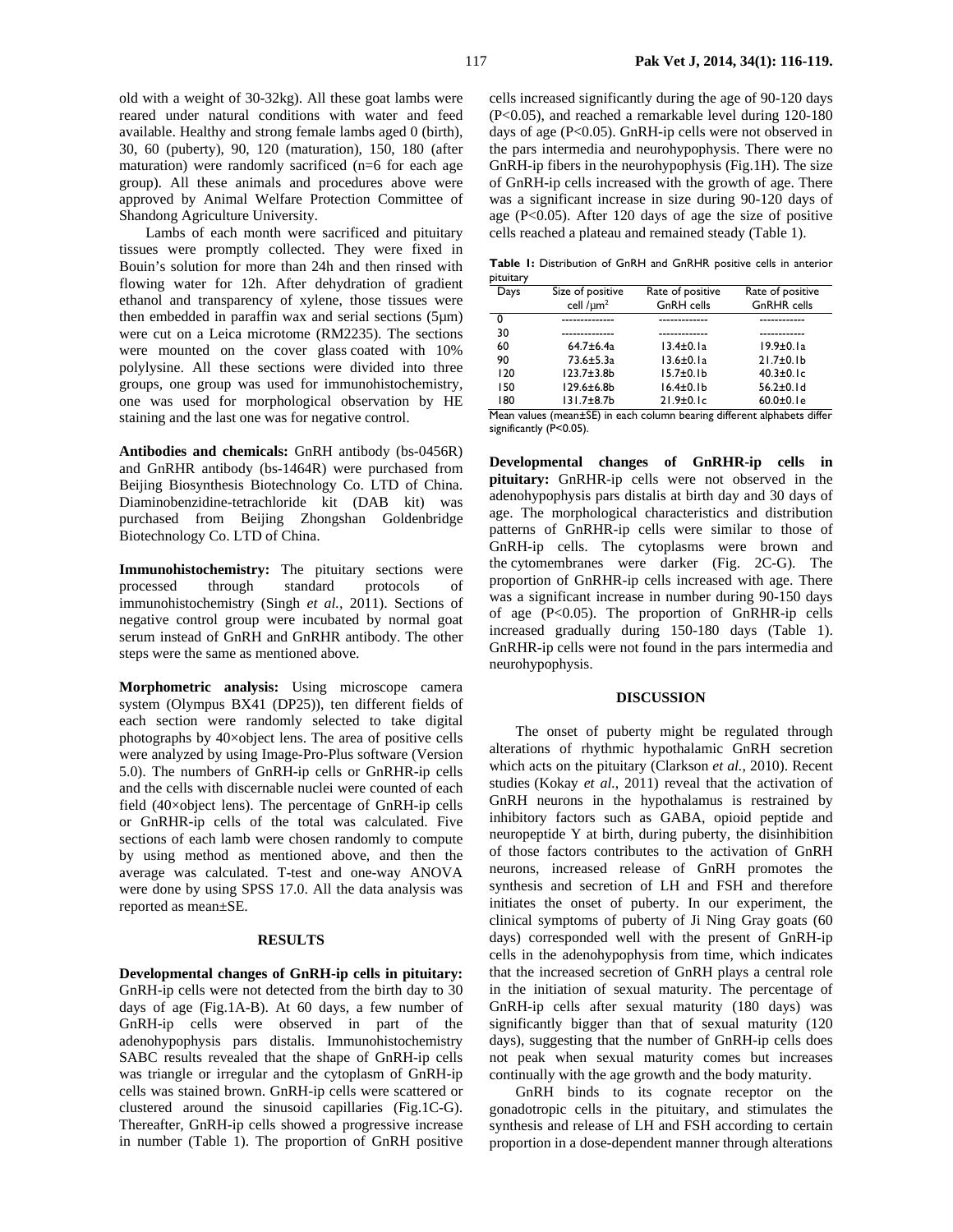

**Fig. 1:** Anterior pituitary stained by immunohistochemistry (400×). A: day 0; B: days 30; C: day 60; D: days 90; E: day 120; F: days 150; G: day180; H: Fibers of neurohypophysis stained by immunohisto- chemistry. The arrow showed the GnRH positive cells



**Fig. 2:** Anterior pituitary stained by immunohistochemistry (400×). A: day 0; B: days 30; C: day 60; D: days 90; E: day 120; F: days 150; G: day180; H: Fibers of neurohypophysis stained by immunohisto- chemistry. The arrow showed t GnRHR positive cells.